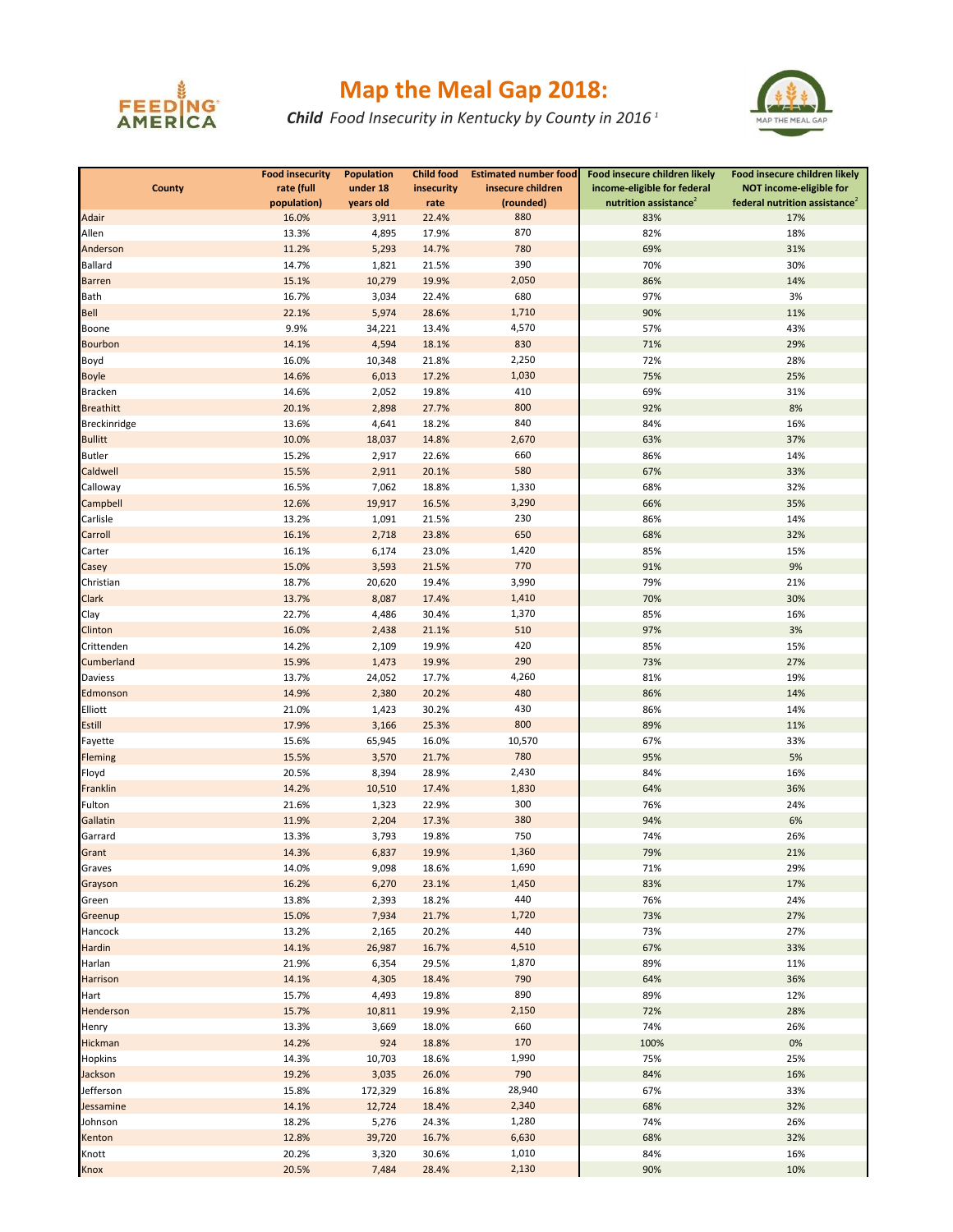|                          | <b>Food insecurity</b> | <b>Population</b> | <b>Child food</b> | <b>Estimated number food</b> | Food insecure children likely     | Food insecure children likely             |
|--------------------------|------------------------|-------------------|-------------------|------------------------------|-----------------------------------|-------------------------------------------|
| County                   | rate (full             | under 18          | insecurity        | insecure children            | income-eligible for federal       | NOT income-eligible for                   |
|                          | population)            | years old         | rate              | (rounded)                    | nutrition assistance <sup>2</sup> | federal nutrition assistance <sup>2</sup> |
| Larue                    | 13.2%                  | 3,121             | 18.8%             | 590                          | 87%                               | 13%                                       |
| Laurel                   | 15.9%                  | 14,248            | 22.4%             | 3,200                        | 82%                               | 18%                                       |
| Lawrence                 | 17.3%                  | 3,713             | 22.8%             | 850                          | 88%                               | 12%                                       |
| Lee                      | 21.5%                  | 1,419             | 29.6%             | 420                          | 84%                               | 16%                                       |
| Leslie                   | 21.3%                  | 2,389             | 28.4%             | 680                          | 73%                               | 27%                                       |
| Letcher                  | 20.4%                  | 5,097             | 29.8%             | 1,520<br>780                 | 87%                               | 13%                                       |
| Lewis<br>Lincoln         | 18.6%<br>16.3%         | 3,026<br>5,798    | 25.8%             | 1,260                        | 82%<br>89%                        | 18%<br>11%                                |
| Livingston               | 13.3%                  | 1,908             | 21.8%<br>16.2%    | 310                          | 100%                              | 0%                                        |
|                          | 14.4%                  | 6,421             | 17.6%             | 1,130                        | 79%                               | 21%                                       |
| Logan<br>Lyon            | 12.9%                  | 1,198             | 20.5%             | 250                          | 71%                               | 29%                                       |
| McCracken                | 15.7%                  | 14,310            | 19.5%             | 2,790                        | 70%                               | 30%                                       |
| McCreary                 | 22.4%                  | 3,999             | 29.1%             | 1,160                        | 87%                               | 13%                                       |
| McLean                   | 13.0%                  | 2,245             | 20.2%             | 450                          | 79%                               | 21%                                       |
| Madison                  | 15.6%                  | 18,423            | 17.1%             | 3,150                        | 66%                               | 34%                                       |
| Magoffin                 | 23.9%                  | 3,000             | 34.9%             | 1,050                        | 89%                               | 11%                                       |
| Marion                   | 14.3%                  | 4,725             | 18.4%             | 870                          | 91%                               | 9%                                        |
| Marshall                 | 11.5%                  | 6,390             | 16.1%             | 1,030                        | 81%                               | 19%                                       |
| Martin                   | 20.8%                  | 2,596             | 26.0%             | 680                          | 94%                               | 6%                                        |
| Mason                    | 16.2%                  | 3,989             | 20.8%             | 830                          | 77%                               | 23%                                       |
| Meade                    | 13.0%                  | 7,126             | 17.6%             | 1,260                        | 80%                               | 20%                                       |
| Menifee                  | 16.5%                  | 1,361             | 26.7%             | 360                          | 82%                               | 18%                                       |
| Mercer                   | 13.9%                  | 4,800             | 18.7%             | 900                          | 73%                               | 27%                                       |
| Metcalfe                 | 14.5%                  | 2,286             | 21.5%             | 490                          | 100%                              | 0%                                        |
| Monroe                   | 15.4%                  | 2,420             | 22.4%             | 540                          | 83%                               | 17%                                       |
| Montgomery               | 17.1%                  | 6,619             | 22.7%             | 1,500                        | 81%                               | 19%                                       |
| Morgan                   | 17.4%                  | 2,549             | 25.0%             | 640                          | 86%                               | 14%                                       |
| Muhlenberg               | 15.3%                  | 6,593             | 21.1%             | 1,390                        | 88%                               | 12%                                       |
| Nelson                   | 12.4%                  | 11,200            | 16.5%             | 1,850                        | 71%                               | 30%                                       |
| <b>Nicholas</b>          | 15.9%                  | 1,594             | 25.2%             | 400                          | 84%                               | 16%                                       |
| Ohio                     | 14.8%                  | 5,800             | 22.7%             | 1,320                        | 74%                               | 26%                                       |
| Oldham                   | 8.0%                   | 16,585            | 11.2%             | 1,860                        | 42%                               | 58%                                       |
| Owen                     | 12.9%                  | 2,580             | 16.8%             | 430                          | 95%                               | 5%                                        |
| Owsley                   | 21.7%                  | 974               | 27.4%             | 270                          | 85%                               | 15%                                       |
| Pendleton                | 12.1%                  | 3,280             | 17.4%             | 570                          | 61%                               | 39%                                       |
| Perry                    | 19.3%                  | 6,108             | 25.3%             | 1,540                        | 82%                               | 18%                                       |
| Pike                     | 18.7%                  | 13,281            | 26.0%             | 3,460                        | 85%                               | 15%                                       |
| Powell                   | 17.3%                  | 3,018             | 22.3%             | 670                          | 73%                               | 27%                                       |
| Pulaski                  | 15.9%                  | 14,338            | 21.0%             | 3,010                        | 76%                               | 24%                                       |
| Robertson                | 15.6%                  | 391               | 25.7%             | 100                          | 86%                               | 14%                                       |
| Rockcastle               | 15.4%                  | 3,741             | 21.3%             | 800                          | 94%                               | 7%                                        |
| Rowan                    | 17.0%                  | 4,602             | 21.1%             | 970                          | 82%                               | 18%                                       |
| Russell                  | 17.1%                  | 3,981             | 24.5%             | 980                          | 79%                               | 21%                                       |
| Scott                    | 11.2%                  | 13,246            | 14.3%             | 1,890                        | 61%                               | 39%                                       |
| Shelby                   | 11.3%                  | 10,845            | 14.7%             | 1,600                        | 66%                               | 34%                                       |
| Simpson                  | 15.6%                  | 4,377             | 19.7%             | 860                          | 70%                               | 30%                                       |
| Spencer                  | 9.7%                   | 4,260             | 13.0%             | 550                          | 65%                               | 35%                                       |
| <b>Taylor</b>            | 17.1%                  | 5,607             | 23.8%             | 1,330                        | 89%                               | 11%                                       |
| Todd                     | 13.6%                  | 3,358             | 17.0%             | 570<br>650                   | 94%<br>79%                        | 6%<br>21%                                 |
| <b>Trigg</b><br>Trimble  | 13.6%                  | 3,184<br>2,067    | 20.3%             | 370                          | 63%                               | 37%                                       |
| Union                    | 13.1%<br>17.8%         | 3,036             | 17.7%<br>21.0%    | 640                          | 79%                               | 21%                                       |
| Warren                   | 15.2%                  | 27,281            | 17.6%             | 4,800                        | 74%                               | 26%                                       |
| Washington               | 13.1%                  | 2,775             | 16.1%             | 450                          | 75%                               | 25%                                       |
| Wayne                    | 17.1%                  | 4,422             | 23.1%             | 1,020                        | 93%                               | 7%                                        |
| Webster                  | 14.8%                  | 3,029             | 21.1%             | 640                          | 83%                               | 17%                                       |
| Whitley                  | 17.4%                  | 8,689             | 23.6%             | 2,050                        | 95%                               | 5%                                        |
| Wolfe                    | 23.2%                  | 1,710             | 31.9%             | 550                          | 86%                               | 15%                                       |
| Woodford                 | 11.5%                  | 5,864             | 17.2%             | 1,010                        | 62%                               | 38%                                       |
| State Total <sup>3</sup> | 15.5%                  | 1,012,457         | 19.2%             | 194,440                      | 74%                               | 26%                                       |
|                          |                        |                   |                   |                              |                                   |                                           |

*For additional data and maps by county, state, and congressional district, please visit map.feedingamerica.org .*

Gundersen, C., A. Dewey, A. Crumbaugh, M. Kato & E. Engelhard. *Map the Meal Gap 2018: A Report on County and Congressional District Food Insecurity and County Food Cost in the United States in 2016* . Feeding America, 2018. This research is generously supported by The Howard G. Buffett Foundation and Nielsen.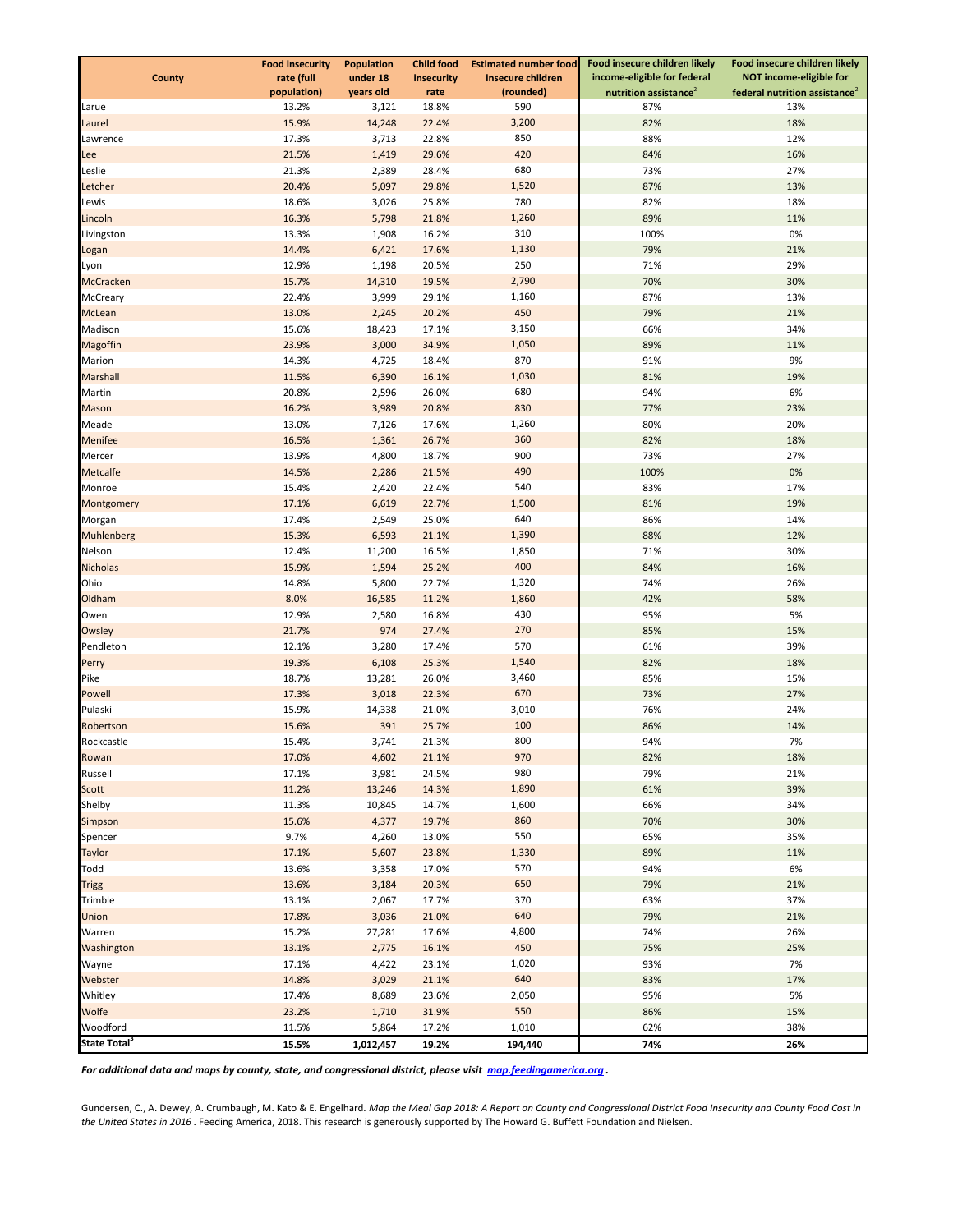<sup>1</sup>*Map the Meal Gap* 's child food insecurity rates are determined using data from the 2001-2016 Current Population Survey on children under 18 years old in food insecure households; data from the 2016 American Community Survey on median family incomes for households with children, child poverty rates, home ownership, and race and ethnic demographics among children; and 2016 data from the Bureau of Labor Statistics on unemployment rates.

<sup>2</sup>Numbers reflect percentage of food insecure children living in households with incomes above or below 185% of the federal poverty guideline for 2016. Eligibility for federal child nutrition programs is determined in part by income thresholds which can vary by state.

<sup>3</sup>Data in the state totals row do not reflect the sum of all counties in that state. The state totals are aggregated from the congressional districts data in that state.